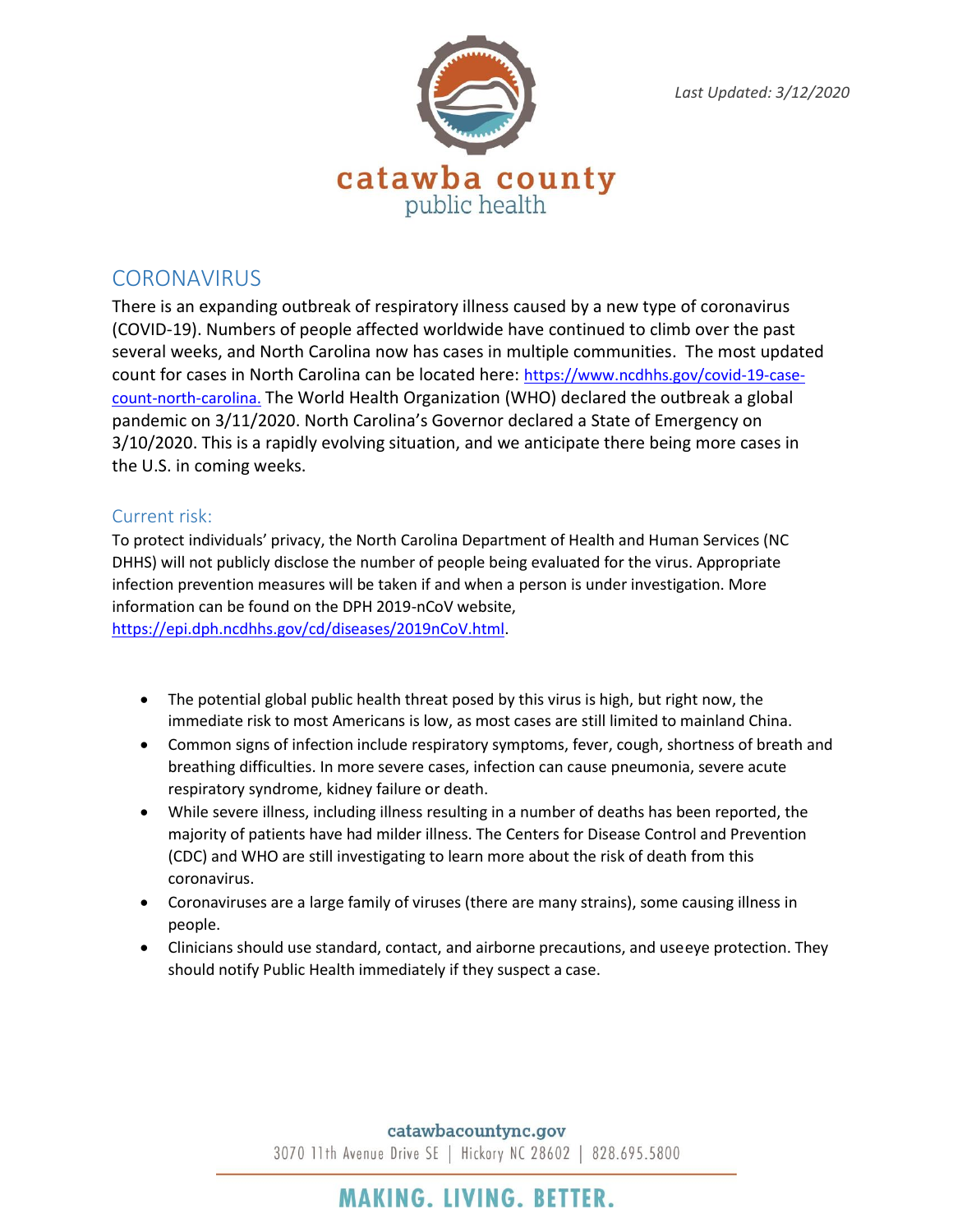#### **People at increased risk of serious COVID-19illness:**

- Older adults and persons who have severe chronic medical conditions seem to be at higher risk for more serious COVID-19 illness.
- Early data suggest older people are twice as likely to have serious COVID-19 illness. This may be because:
	- o As people age, their immune systems change, making it harder for their body to fight off diseases and infection.
	- $\circ$  Many older adults are also more likely to have underlying health conditions that make it harder to cope with and recover from illness.
	- $\circ$  If you are at increased risk for COVID-19 complications due to age or a severe underlying medical condition, it is especially important for you to take actions to reduce your risk of exposure.

# Prevention:

The steps to preventing coronavirus transmission are similar to the steps to preventing other respiratory illnesses, like the flu. The following are measures all North Carolinians can take to prepare for potential widespread transmission of COVID-19 in the state:

Individuals and communities should familiarize themselves with [recommendations to protect](https://www.cdc.gov/coronavirus/2019-ncov/community/index.html) [themselves and their community](https://www.cdc.gov/coronavirus/2019-ncov/community/index.html) from getting and spreading respiratory illnesses.

## **Individuals, Families and Communities**

- Wash hands frequently with soap and water, and for at least 20 seconds each time.
- Avoid touching your eyes, nose and mouth with unwashed hands.
- Avoid close contact with people who are ill.
- Cover your mouth and nose with a tissue when you cough orsneeze.
- Do not reuse tissue after coughing, sneezing, or blowing your nose.
- Clean and disinfect surfaces that are frequently touched.
- It is also good practice to start being more aware of the number of times a day your hands touch an object or hard surface and then touch your face without being washed. Limiting the exposure of your nose, mouth and eyes to unwashed hands can help to protect from the spread of all germs and illnesses.
- Have a plan in case you need to miss work or other responsibilities due to personal illness or to care for a sick family member.
- For pregnant women and children, review the [information and guidance available on the CDC](https://ncdhhs.us4.list-manage.com/track/click?u=58ec19aaea4630b1baad0e5e4&id=be52dc6779&e=d6878342c1) [website.](https://ncdhhs.us4.list-manage.com/track/click?u=58ec19aaea4630b1baad0e5e4&id=be52dc6779&e=d6878342c1)

#### **Businesses and Employers**

- Practice good hand hygiene and encourage your employees and patrons to take precautionsto protect themselves from the spread of respiratory illnesses.
- Review your policies and procedures for remote or teleworking where possible.
- Cross-train employees for key functions so that daily schedules can continue relatively uninterrupted by potential employee absences.
- Review absenteeism policies to make sure employees are not being encouraged to come to work if they are sick.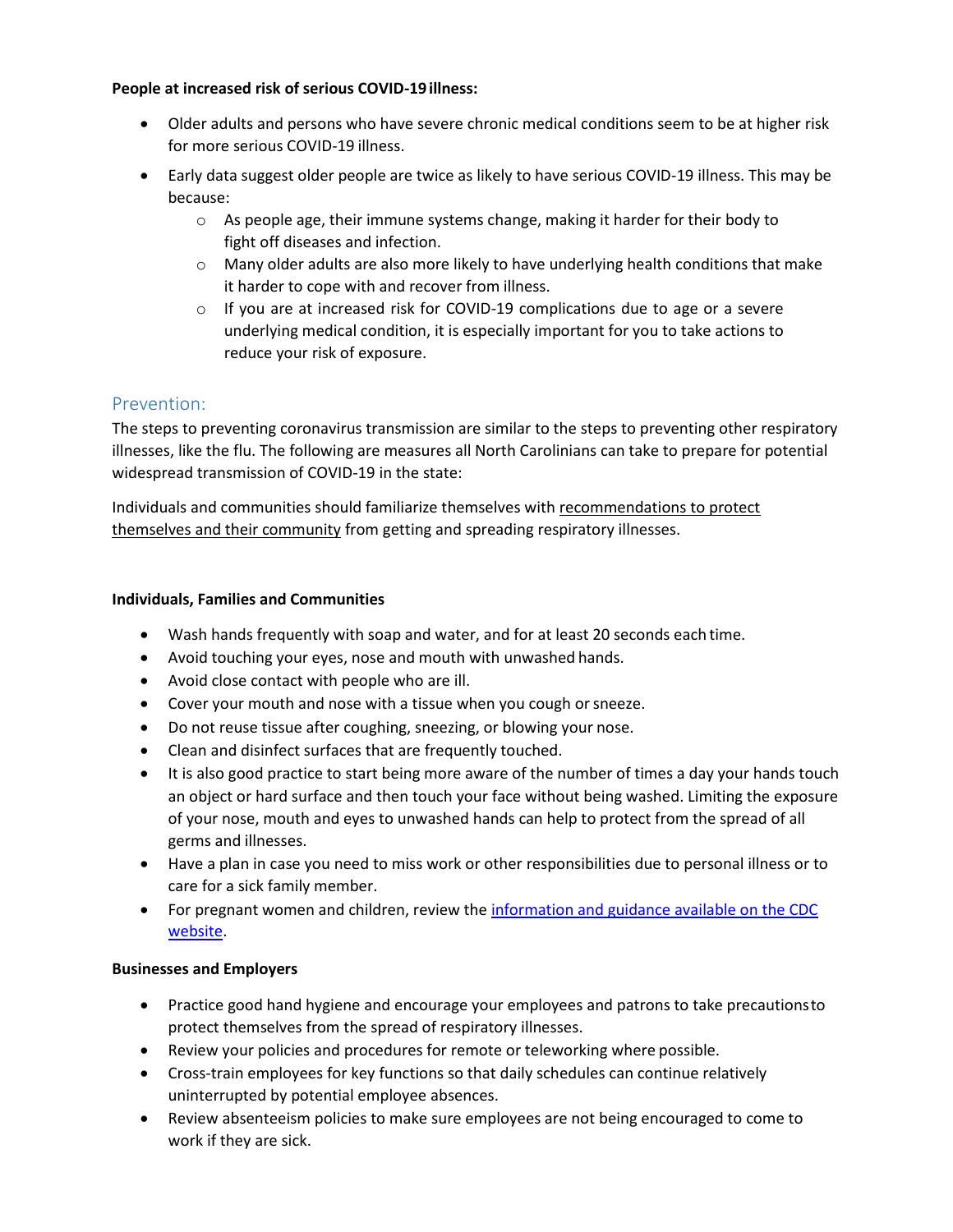- If you have not already, establish a relationship with your [local health department](https://ncdhhs.us4.list-manage.com/track/click?u=58ec19aaea4630b1baad0e5e4&id=e446412770&e=d6878342c1) and communicate with them if you have any questions or concerns about COVID-19.
- Look for more updates and [guidance for businesses available on the CDC](https://ncdhhs.us4.list-manage.com/track/click?u=58ec19aaea4630b1baad0e5e4&id=b4d6768301&e=d6878342c1) website.

#### **Health Care Providers and Hospitals**

- Review policies and procedures for infection prevention and mitigation, and make sure that all employees are aware of and following the appropriate steps.
- Consider how to maximize the use of telemedicine, nurse triage lines and other options to prevent sick people from coming to clinics and emergency rooms if they have mild illness and do not need treatment.
- Continue implementing the [NCDHHS and CDC guidance for COVID-19](https://ncdhhs.us4.list-manage.com/track/click?u=58ec19aaea4630b1baad0e5e4&id=cb2e60c1fc&e=d6878342c1) and continue working closely with your local health department and NCDHHS.
- Look for more updates and [information for health care professionals on the CDC](https://ncdhhs.us4.list-manage.com/track/click?u=58ec19aaea4630b1baad0e5e4&id=e735c94c3b&e=d6878342c1) [website.](https://ncdhhs.us4.list-manage.com/track/click?u=58ec19aaea4630b1baad0e5e4&id=e735c94c3b&e=d6878342c1)

#### **College, Universities, K-12 Schools and Child Care Facilities**

- Make sure all students, faculty and staff are aware of and practicing good hand hygiene and taking precautions to protect from the spread of respiratory illnesses.
- Review absenteeism policies and procedures to make sure students or children, faculty and staff are not being encouraged to attend or work if they are sick.
- If you have not already, establish a relationship with your [local health department](https://ncdhhs.us4.list-manage.com/track/click?u=58ec19aaea4630b1baad0e5e4&id=d3b40c4a2a&e=d6878342c1) and communicate with them if you have any questions or concerns about COVID-19.
- [Learn more about COVID-19 on the CDC website, a](https://ncdhhs.us4.list-manage.com/track/click?u=58ec19aaea4630b1baad0e5e4&id=4e6a718cab&e=d6878342c1)nd look for updates and information for schools, colleges and childcare.

#### **Community Events or Mass Gatherings**

- NCDHHS recommends that organizers of events that draw more than 100 people cancel, postpone or modify these events or offer online streaming services beginning March 13, 2020.
- These events include large gatherings where people are in close contact (less than 6 feet), such as concerts, conferences, sporting events, faith-based events and other large gatherings.
- [Learn more](https://www.cdc.gov/coronavirus/2019-ncov/community/large-events/index.html) from the Centers for Disease Control and Prevention (CDC) about planning mass gatherings or large community events.

#### **Community and Faith-Based Organizations**

• Community and faith-based organizations, whose members may include high-risk [populations,](https://www.ncdhhs.gov/divisions/public-health/coronavirus-disease-2019-covid-19-response-north-carolina/people-higher-risk) should plan for the possibility of a COVID-19 outbreak in their local communities.

#### **Mass Transit**

• Mass transit operators should maximize opportunities for cleaning and disinfection of frequently touched surfaces. People should avoid using use mass transit (e.g. buses, trains) while sick.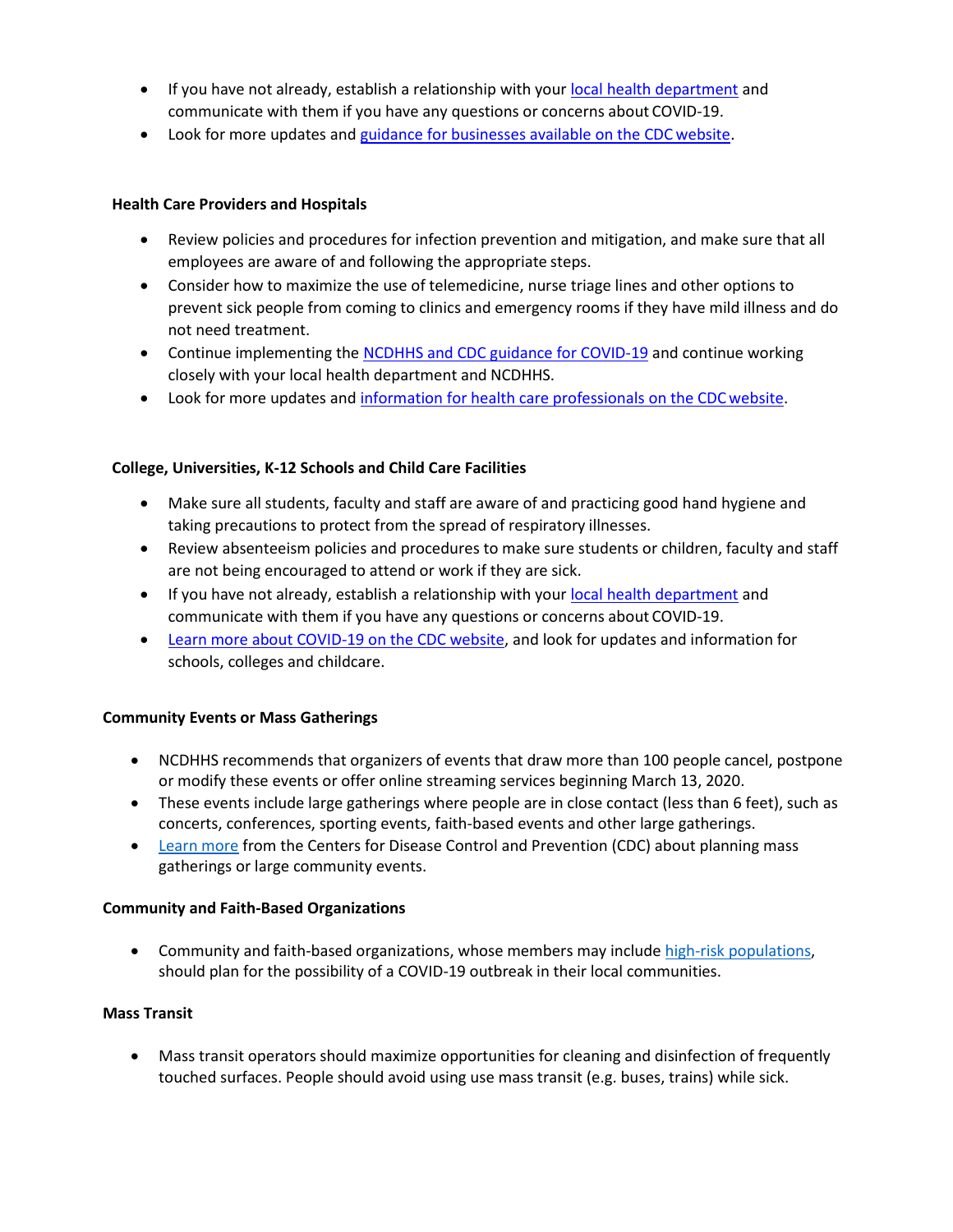# **Cleaning and Disinfection Guidance (CDC):** [https://www.cdc.gov/coronavirus/2019](https://www.cdc.gov/coronavirus/2019-ncov/community/organizations/cleaning-disinfection.html) [ncov/community/organizations/cleaning-disinfection.html](https://www.cdc.gov/coronavirus/2019-ncov/community/organizations/cleaning-disinfection.html) **NCDHHS Recommendations:** [https://www.ncdhhs.gov/divisions/public-health/coronavirus-disease-](https://www.ncdhhs.gov/divisions/public-health/coronavirus-disease-2019-covid-19-response-north-carolina/people-higher-risk) [2019](https://www.ncdhhs.gov/divisions/public-health/coronavirus-disease-2019-covid-19-response-north-carolina/people-higher-risk) [covid-19-response-north-carolina/people-higher-risk](https://www.ncdhhs.gov/divisions/public-health/coronavirus-disease-2019-covid-19-response-north-carolina/people-higher-risk)

No one group, ethnicity or population in the US is at a higher risk for acquiring COVID-19 infection than others. While some people may be worried or have concerns about COVID-19, it is important to not let fear and anxiety lead to social stigma towards friends, neighbors or members of the community. Treat all people with compassion and speak up if you hear others making statements that cause stigma against people in your community.

All North Carolinians can better prepare for COVID-19 by getting up-to-date information directly from reliable sources like the North Carolina Department of Health and Human Services [\(ncdhhs.gov/coronavirus\)](https://ncdhhs.us4.list-manage.com/track/click?u=58ec19aaea4630b1baad0e5e4&id=dfb14ce08a&e=d6878342c1) and the CDC [\(cdc.gov/coronavirus\)](https://ncdhhs.us4.list-manage.com/track/click?u=58ec19aaea4630b1baad0e5e4&id=86725ad8a9&e=d6878342c1). The COVID-19 outbreak has been accompanied by a global flood of misinformation from unreliable sources. Be thoughtful about what you read or hear about the virus and make sure you are separating rumor from fact before you act.

If you have questions or concerns, call the COVID-19 Helpline toll free at 1-866-462-3821. To submit questions online, go t[o www.ncpoisoncontrol.org](https://ncdhhs.us4.list-manage.com/track/click?u=58ec19aaea4630b1baad0e5e4&id=8db27e1273&e=d6878342c1) and select "chat."

## Travel:

- There are currently no restrictions on domestic travel.
- The U.S. is actively screening incoming travelers at large international airports with CDC quarantine areas. Charlotte Douglas International Airport is not one of those airports with a quarantine area.
- Countries that have a Level 3 Travel Health Notice (widespread, ongoing transmission): China, Iran, Italy, South Korea
- People who have traveled in China, South Korea, Iran, Italy or Japan within the past two weeks and who develop fever, cough, or have difficulty breathing should seek medical care rightaway.
	- $\circ$  They should call ahead before going to the doctor or emergency room and tell the physician their symptoms and their travel dates.
- People who have traveled in areas with widespread, ongoing transmission should stay home for 14 days from the time they left an area with widespread, ongoing community spread (Level 3 Travel Health Notice countries) and practice social distancing.
- Public Health is responsible for facilitating self-monitoring of travelers who have been released from quarantine by the CDC. We will stay in communication with those individuals, set up a plan and will supervise the individual as they follow the plan during the 14-day self-monitoring period to identify any symptoms that may develop.

# What we can all do:

- Keep things in perspective
	- $\circ$  Remind yourself that the number of confirmed infections in the U.S. is very low
	- $\circ$  Try to unplug from the media from time to time
- Get the facts − Find up-to-date and accurate information from a credible source like NC DHHS or CDC
- Communicate with your children − Discuss accurate and age-appropriate information to allay